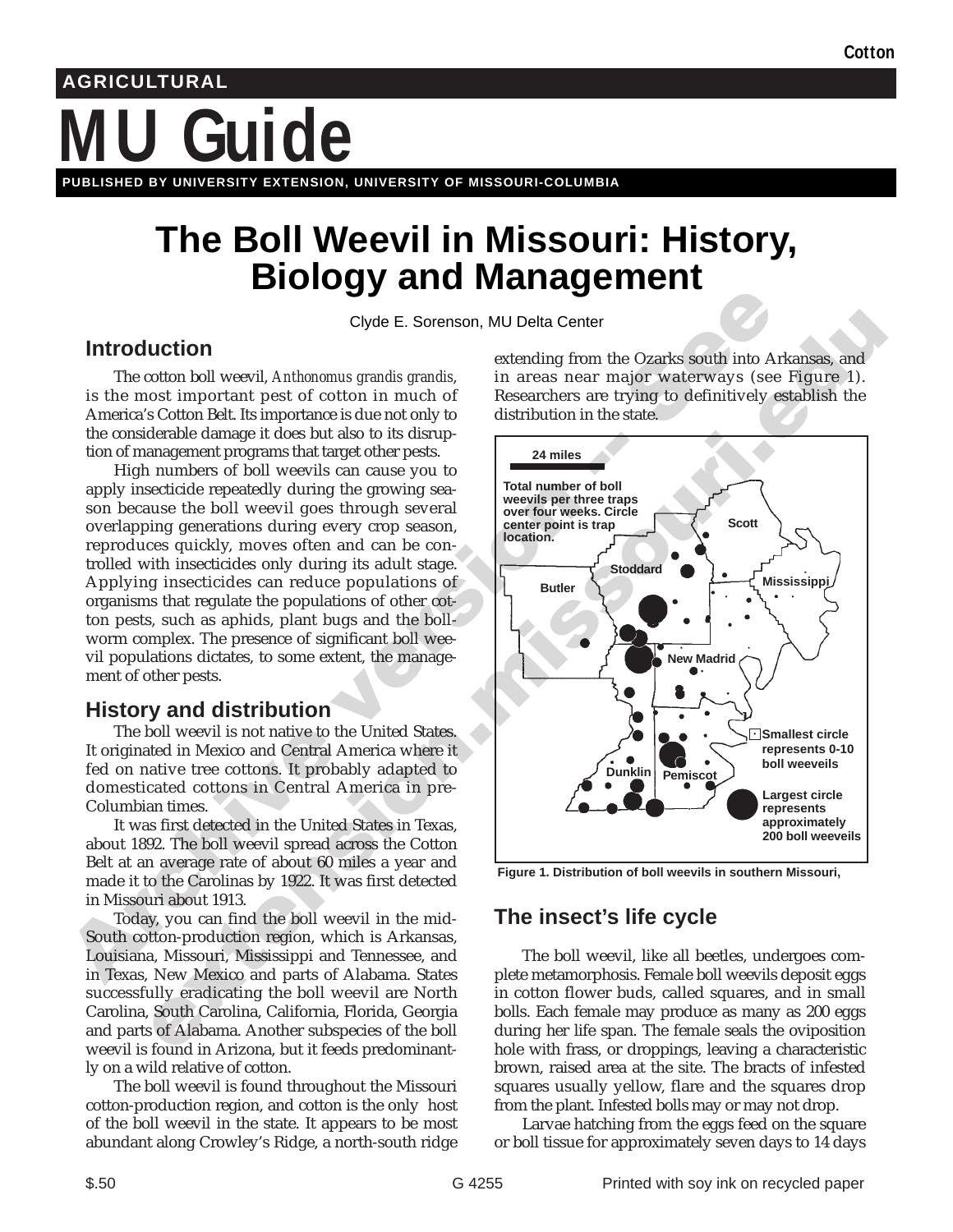(depending on temperature) and then pupate. The pupal stage lasts about five days, after which the new adult emerges. Newly emerged adults feed on squares, pollen or bolls. Females begin laying eggs three days to five days after they emerge. Generation time from egg to egg averages about 18 days to 21 days, although it can be shorter or longer depending on environmental conditions. Figure 2 illustrates the life cycle of the boll weevil.

Toward the end of summer, as cotton plants mature and days grow shorter, most emerging adult weevils enter a pre-diapause state. Diapause is a resting state comparable to hibernation that adult boll weevils enter to survive winter. Pre-diapause boll weevils typically don't mate but instead spend a great deal of time feeding to build up fat reserves for the winter. During this phase of the annual cycle, boll weevils travel great distances. Individual insects may move more than 30 miles in search of remaining food or wintering habitat.

Diapausing boll weevils generally spend the winter in leaf litter in wooded areas near cotton fields. However, a few overwinter in fence rows, grass banks and other sites. Survival is highest in hardwood litter sites. The boll weevils remain in these overwintering sites until warming temperatures, lengthening days and perhaps moisture trigger the break of diapause.

Abundance from year to year varies dramatically because of fluctuations in the severity of winters. Spring-emerging boll weevils search for the nearest cotton field and search for squares there. Those emerging before squares are available may feed on the terminal buds of cotton plants or on the pollen of flowering plants around the field. The boll weevil, however, must have cotton pollen available to successfully mate.

Once males feed on squares, they produce a pheromone, released in their frass, that is attractive to both females and males. Females are attracted because pheromone identifies not only an oviposition resource but a food source as well. Females know that males can't produce the pheromone until they find squares. Males are attracted to the pheromone because it identifies food and possible mates. Once females respond to the pheromone, the insects mate, and the annual cycle starts again. The insects may produce three generations to five generations a year in southeastern Missouri.

#### **Mortality factors**

Over the course of a year, many factors contribute to boll weevil mortality. These factors include predation, parasitism, disease, weather and others.

Predation is a relatively minor component in boll weevil population dynamics compared with other insect pests. Because most of the life cycle is spent inside the square, weevils tend to be safe from predators. However, studies have shown that some ants, especially fire ants, are effective predators of boll weevils. A number of insects, spiders, birds and other

animals eat adult boll weevils, but these predators only have a minor effect on infestations.

Parasites also have little effect on boll weevil populations. Several native parasitic wasps do attack weevil larvae but rarely in numbers high enough to reduce populations. An exotic parasitic wasp, *Catolaccus grandis*, is effective, but it cannot overwinter at these latitudes. It may be useful in release programs, though.

Disease organisms do kill some boll weevils, but again, normally not at levels that will control infestations.

Suicidal emergence can be a significant factor. In some years, many boll weevils come out of diapause long before cotton squares are available. Because most (but not all) emerging weevils will live for only about two weeks without cotton pollen, most of these early emergers die without reproducing.

Weather is probably the most important cause of boll weevil death in Missouri (and much of the rest of the Cotton Belt). Because the boll weevil is a tropical insect that traveled north, it is not well-adapted to the climate of much of the United States. Boll weevils start to die at about 23 degrees F; the percentage that dies increases as the temperature drops. Research we've conducted shows that most boll weevils don't survive after an hour at 5 degrees F. Because overwintering boll weevils are insulated by leaf litter, air temperatures usually have to drop lower than the values mentioned above. Snow or ice cover also insulate effectively and protect boll weevils from lethal temperatures.

In most years in Missouri, less than 10 percent of the boll weevils that enter wintering habitat survive to spring. A series of severe winters in the late 1970s virtually eradicated the weevil in Missouri; populations did not recover until the late 1980s. High heat, drought and cultivation may kill some larvae during the growing season. The impact of these factors has not been measured in the mid-South growing region.

#### **The boll weevil's damage**

Most damage to cotton by the boll weevil is caused by females laying eggs and larvae feeding. In heavy infestations, nearly every square receives an egg as soon as it is large enough to support the development of a larva (when squares are roughly the size of a pencil eraser); under these conditions, virtually no fruit may be set. The potential for damage is greater because of the boll weevil's short generation time. Two or more generations may occur during viable fruit set. You could lose more than 50 percent of your crop to boll weevils; complete crop failures have occurred.

Squares and small bolls fed on by adult boll weevils typically drop from the plant. Larger bolls may not drop but may be more susceptible to invasion by boll-rot organisms.

Adults feed on terminals of seedling cotton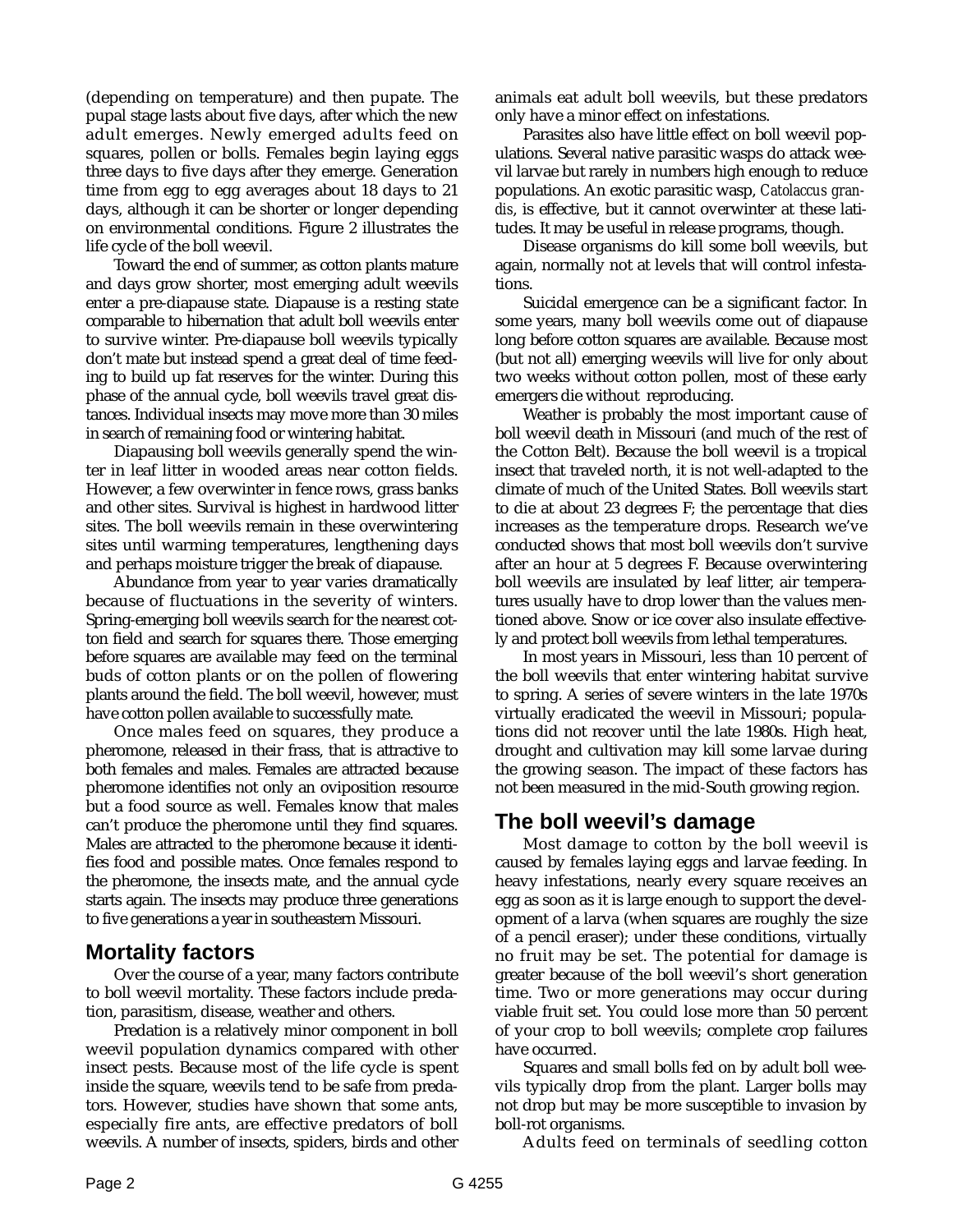

before squares are available. In rare instances, this feeding causes enough injury to reduce stand or retard plant growth.

**days inside the square, then change into pupae.**

#### **Management**

Winter is probably the most effective killer of boll weevils each year in Missouri. Unfortunately, you can't modify the weather or wintering habitat in this area. However, you can manage boll weevil populations through a combination of cultural and chemical control strategies.

An important tool for boll weevil management is the pheromone trap. This trap uses a synthetic version of the pheromone produced by male boll weevils to attract weevils of both sexes. These traps give good information on the activity and the number of weevils in a cotton field.

**Cultural control:** Cultivation destroys some of the larvae in squares that have fallen off the plant, but other establishes much of the fruit before boll weevil numbers rise, and it reduces the time the crop is vulnerable to the insect. Early planting (as soil temperatures allow), early maturing varieties, fertility management to prevent lush, late-season growth, using growth regulators such as Pix (mepiquat chloride) and other earliness practices help reduce boll weevil impact.

In some years, a substantial number of weevils can develop in a field after harvest, particularly if harvest was early and regrowth occurs. Destroy crop residues as soon as possible after harvest to reduce overwintering populations. Mowing with a flail or rotary mower is preferable to disking or otherwise trying to bury the residue. To be effective, destroy residue on an area-wide basis. If only a few growers leave residue standing through the fall, enough boll weevils can be produced to infest neighboring growers' acreage the following spring.

**Chemical control:** You can use three types of insecticide applications during the cotton-growing season to reduce boll weevil populations. The first two types reduce populations during the growing season; the third reduces populations going into wintering habitat.

The first kind of boll weevil insecticide treatment